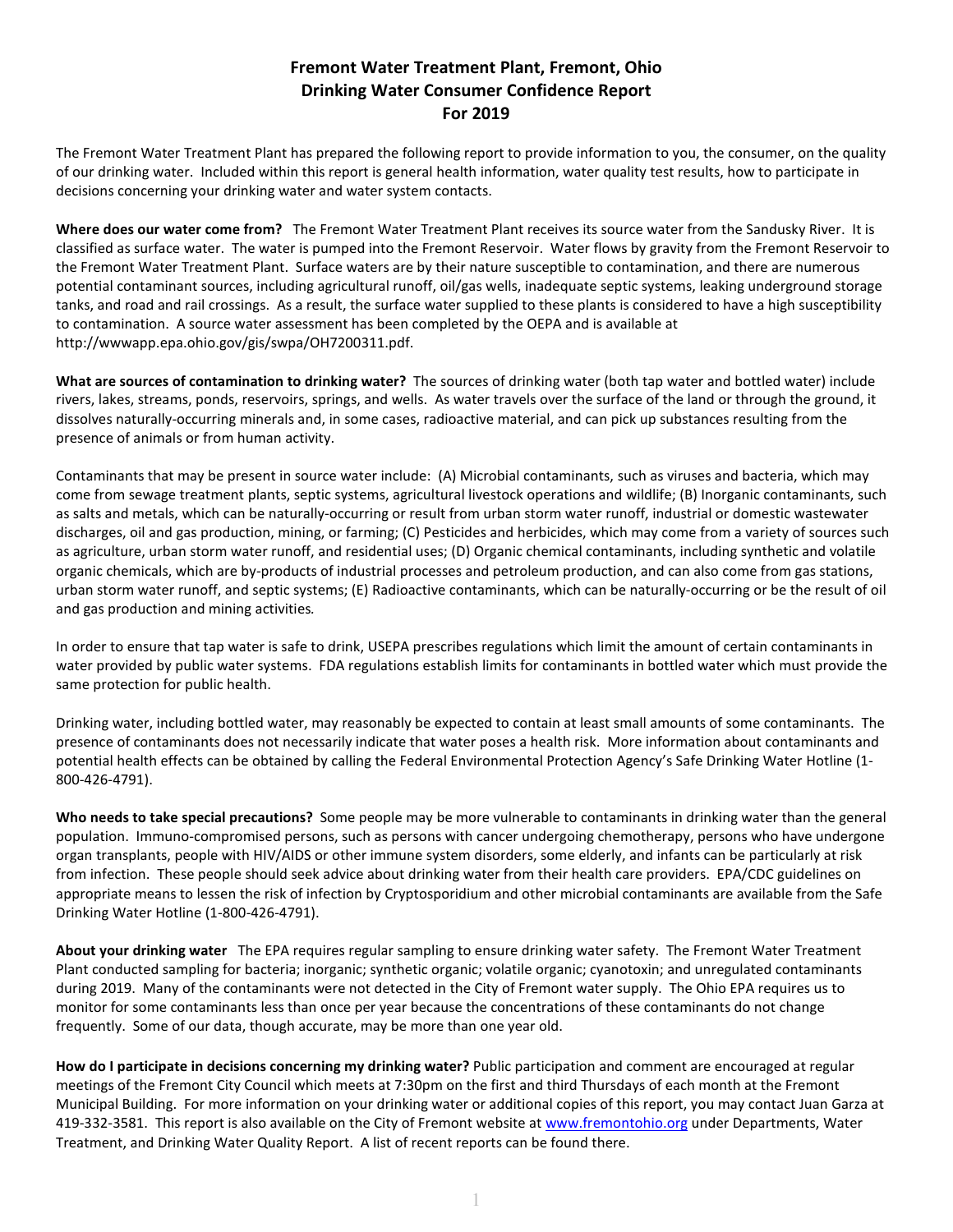In 2019 we had an unconditioned license to operate our water system. Listed below is information on those contaminants that were found in the City of Fremont's drinking water. The presence of contaminants in the water does not necessarily indicate that the water poses a health risk. The Ohio EPA requires us to monitor for certain contaminants less than once a year because the concentrations of these contaminants do not change frequently.

| <b>Contaminants</b><br>(Units)                                     |  | <b>MCLG</b>            | <b>MCL</b>                                  | Level<br>Found   | <b>Range of</b><br><b>Detections</b> | <b>Violation</b>                      | <b>Sample</b><br>Year | <b>Typical Source of Contaminants</b>                                                                                             |  |  |  |
|--------------------------------------------------------------------|--|------------------------|---------------------------------------------|------------------|--------------------------------------|---------------------------------------|-----------------------|-----------------------------------------------------------------------------------------------------------------------------------|--|--|--|
| Microbiological                                                    |  |                        |                                             |                  |                                      |                                       |                       |                                                                                                                                   |  |  |  |
| Turbidity (%<br>samples meeting<br>standard)                       |  | <b>NA</b>              | ΤT                                          | 100              | $100 - 100$                          | No                                    | 2019                  | Naturally present in the<br>environment                                                                                           |  |  |  |
| Turbidity (NTU) <sup>1</sup>                                       |  | <b>NA</b>              | <b>TT</b>                                   | 0.22             | $0.02 - 0.22$                        | No                                    | 2019                  | Soil Runoff                                                                                                                       |  |  |  |
| <b>Inorganic Contaminants</b>                                      |  |                        |                                             |                  |                                      |                                       |                       |                                                                                                                                   |  |  |  |
| Barium (ppm)                                                       |  | 2                      | $\overline{2}$                              | 0.018            | <b>NA</b>                            | No                                    | 2019                  | Discharge of drilling wastes;<br>Discharge from metal refineries;<br>Erosion of natural deposits                                  |  |  |  |
| Fluoride (ppm)                                                     |  | 4                      | 4                                           | 1.02             | $0.85 - 1.26$                        | <b>No</b>                             | 2019                  | Erosion of natural deposits;<br>Water additive that promotes<br>strong teeth; Discharge from<br>fertilizer and aluminum factories |  |  |  |
| Nitrate (ppm)                                                      |  | 10                     | 10                                          | 3.64             | $0.73 - 3.64$                        | No                                    | 2019                  | Runoff from fertilizer use;<br>Leaching from septic tanks;<br>sewage; Erosion of natural<br>deposits                              |  |  |  |
| Synthetic Organic Contaminants including pesticides and herbicides |  |                        |                                             |                  |                                      |                                       |                       |                                                                                                                                   |  |  |  |
| Atrazine (ppb)                                                     |  | 3                      | $\overline{3}$                              | 0.16             | $0.14 - 0.16$                        | No                                    | 2019                  | Runoff from herbicide used on<br>row crops                                                                                        |  |  |  |
| <b>Disinfection By-Products</b>                                    |  |                        |                                             |                  |                                      |                                       |                       |                                                                                                                                   |  |  |  |
| Total<br>Trihalomethanes<br>(ppb)                                  |  | 0                      | 80                                          | 78.2             | $27.3 - 100.2$                       | No                                    | 2019                  | By-product of water chlorination                                                                                                  |  |  |  |
| <b>Haloacetic Acids</b><br>(ppb)                                   |  | 0                      | 60                                          | 22.1             | $11.1 - 25.2$                        | No                                    | 2019                  | By-product of water chlorination                                                                                                  |  |  |  |
| <b>Residual Disinfectants</b>                                      |  |                        |                                             |                  |                                      |                                       |                       |                                                                                                                                   |  |  |  |
| Chlorine (ppm)                                                     |  | $MRDL=4$ MRDL=<br>mg/l | $4$ mg/l                                    | 1.26             | $1.03 - 1.51$                        | No                                    | 2019                  | Water additive used to control<br>microbes                                                                                        |  |  |  |
| Total Organic Carbon (TOC) <sup>2</sup>                            |  |                        |                                             |                  |                                      |                                       |                       |                                                                                                                                   |  |  |  |
| Min. Ratio of % removal<br><b>MCL</b><br>to required % removal     |  | Level<br>Found         | Range of<br><b>Monthly</b><br><b>Ratios</b> | <b>Violation</b> | <b>Sample</b><br>Year                | <b>Typical Source of Contaminants</b> |                       |                                                                                                                                   |  |  |  |
| <b>TT</b>                                                          |  | $\mathbf{1}$           |                                             | 1.9              | $1.8 - 3.4$                          | No                                    | 2019                  | Normally present in the<br>environment                                                                                            |  |  |  |

## **TABLE OF DETECTED CONTAMINANTS**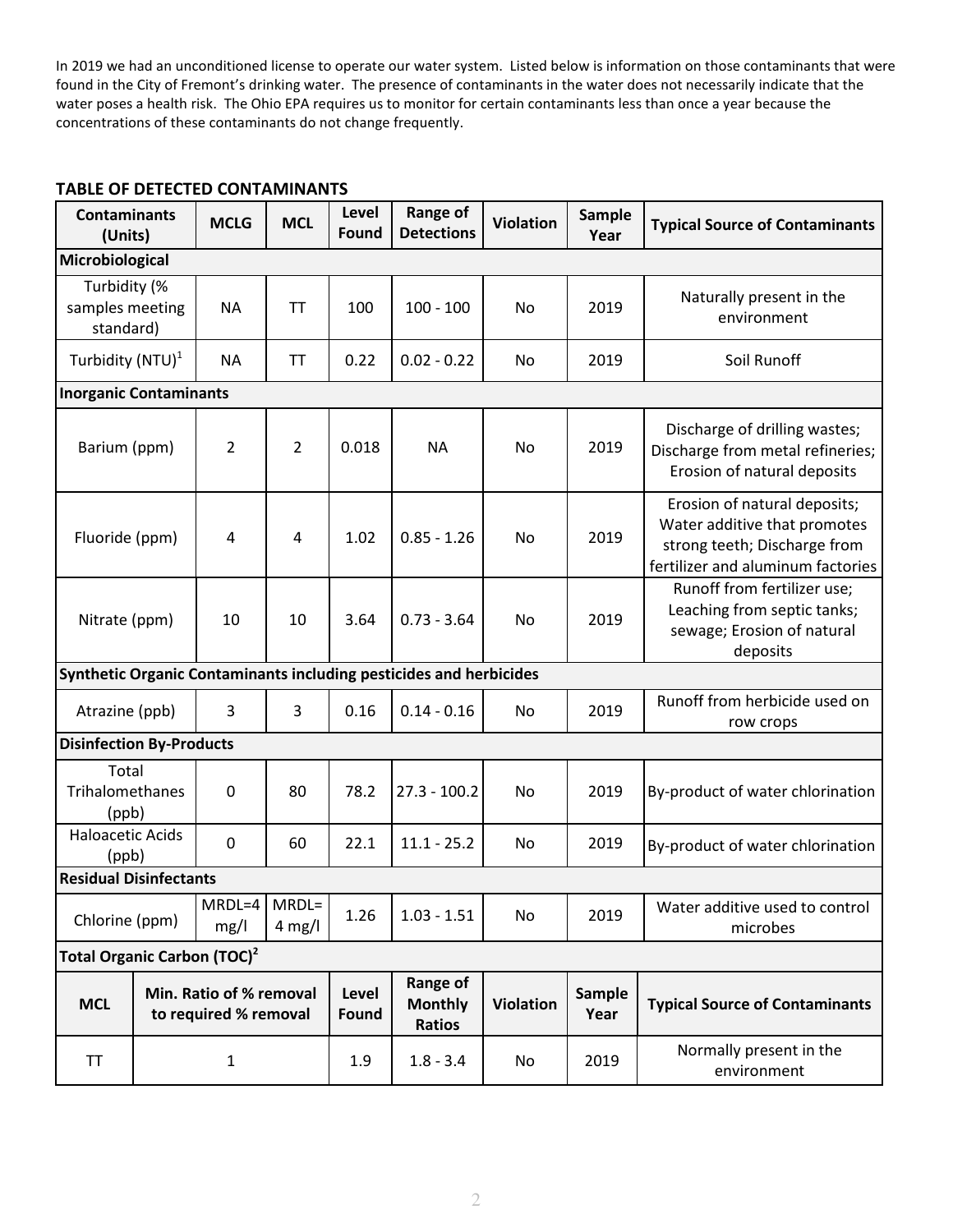| Lead and Copper <sup>3</sup>          |                                                                                                        |                                                           |                           |                                         |                            |                                           |                        |                                                                                                      |                                                                         |  |  |  |
|---------------------------------------|--------------------------------------------------------------------------------------------------------|-----------------------------------------------------------|---------------------------|-----------------------------------------|----------------------------|-------------------------------------------|------------------------|------------------------------------------------------------------------------------------------------|-------------------------------------------------------------------------|--|--|--|
| <b>Contaminants</b><br>(units)        | <b>Action</b><br>Level<br>(AL)                                                                         | <b>Individual</b><br><b>Results over the</b><br><b>AL</b> |                           | 90% of test<br>levels were<br>less than | <b>Violation</b>           |                                           | Year<br><b>Sampled</b> |                                                                                                      | <b>Typical source of Contaminants</b>                                   |  |  |  |
| Lead $(ppb)^3$                        | 15 ppb                                                                                                 | None                                                      |                           | 0.0                                     | <b>No</b>                  |                                           | 2019                   |                                                                                                      | Corrosion of household plumbing<br>systems; Erosion of natural deposits |  |  |  |
|                                       | 0 out of 30 samples were found to have lead levels in excess of the lead action level of 15 ppb.       |                                                           |                           |                                         |                            |                                           |                        |                                                                                                      |                                                                         |  |  |  |
| Copper (ppm)                          | 1.35<br>ppm                                                                                            | None                                                      |                           | 0.025                                   | <b>No</b>                  | 2019                                      |                        | Erosion of natural deposits;<br>Leaching from wood preservatives;<br>Corrosion of household plumbing |                                                                         |  |  |  |
|                                       | 0 out of 30 samples were found to have copper levels in excess of the copper action level of 1.35 ppm. |                                                           |                           |                                         |                            |                                           |                        |                                                                                                      |                                                                         |  |  |  |
| Unregulated Contaminants <sup>4</sup> |                                                                                                        |                                                           |                           |                                         |                            |                                           |                        |                                                                                                      |                                                                         |  |  |  |
|                                       |                                                                                                        | <b>Butanol</b>                                            |                           |                                         |                            |                                           | <b>Manganese 55</b>    |                                                                                                      |                                                                         |  |  |  |
|                                       | Average                                                                                                |                                                           | 4.67                      |                                         |                            |                                           | 0.46                   |                                                                                                      |                                                                         |  |  |  |
| Plant Tap (ppb)                       | Range                                                                                                  |                                                           | $2.38 - 6.95$             |                                         |                            |                                           | $0.46 - 0.46$          |                                                                                                      |                                                                         |  |  |  |
| Unregulated Contaminants <sup>4</sup> |                                                                                                        |                                                           |                           |                                         |                            |                                           |                        |                                                                                                      |                                                                         |  |  |  |
|                                       |                                                                                                        |                                                           |                           | HAA5                                    | HAA6                       |                                           |                        |                                                                                                      | HAA9                                                                    |  |  |  |
| Distribution                          | Average                                                                                                |                                                           | 17.08                     |                                         | 8.85                       |                                           |                        |                                                                                                      | 24.94                                                                   |  |  |  |
| (ppb)                                 | Range                                                                                                  |                                                           | $11.5 - 23.0$             |                                         | $6.08 - 10.5$              |                                           |                        | $17.3 - 32.3$                                                                                        |                                                                         |  |  |  |
|                                       |                                                                                                        |                                                           |                           | <b>Bromochloroacetic</b><br><b>Acid</b> |                            | <b>Bromodichloroacetic</b><br><b>Acid</b> |                        |                                                                                                      | Chlorodibromoacetic<br><b>Acid</b>                                      |  |  |  |
| Distribution                          | Average                                                                                                |                                                           | 5.42                      |                                         | 1.67                       |                                           |                        |                                                                                                      | 0.82                                                                    |  |  |  |
| (ppb)                                 | Range                                                                                                  |                                                           | $3.47 - 7.82$             |                                         | $1.07 - 2.09$              |                                           |                        |                                                                                                      | $0.47 - 1.09$                                                           |  |  |  |
|                                       |                                                                                                        |                                                           | <b>Dibromoacetic Acid</b> |                                         | <b>Dichloroacetic Acid</b> |                                           |                        | <b>Trichloroacetic Acid</b>                                                                          |                                                                         |  |  |  |
| Distribution                          |                                                                                                        | Average                                                   |                           | 1.27                                    |                            | 12.88                                     |                        |                                                                                                      | 3.23                                                                    |  |  |  |
| (ppb)                                 | Range                                                                                                  |                                                           | $0.32 - 1.89$             | $8.11 - 18.0$                           |                            |                                           |                        | $2.12 - 4.32$                                                                                        |                                                                         |  |  |  |

The results in this table are from sampling done for the Unregulated Contaminant Monitoring Rule in 2019.

**1 Turbidity** is a measure of the cloudiness of water and is an indication of the effectiveness of our filtration system. The turbidity limit set by the EPA is 0.3 NTU in 95% of the daily samples and shall not exceed 1 NTU at any time. As reported above, the Fremont WTP highest recorded turbidity result for 2019 was 0.22 NTU and lowest monthly percentage of samples meeting the turbidity limits was 100%.

**2 Total Organic Carbon (TOC)** The value reported under "Level Found" for Total Organic Carbon is the lowest ratio between the percentage of TOC actually removed to the percentage of TOC required to be removed. Our water system is in compliance with TOC removal requirements if the value is greater than one (1). A value less than one indicates a violation of the TOC requirements.

**3 Lead Educational Information** If present, elevated levels of lead can cause serious health problems, especially for pregnant women and young children. Lead in drinking water is primarily from materials and components associated with service lines and home plumbing. The Fremont WTP is responsible for providing high quality drinking water, but cannot control the variety of materials used in plumbing components. When your water has been sitting for several hours, you can minimize the potential for lead exposure by flushing your tap for 30 seconds to 2 minutes before using water for drinking or cooking. If you are concerned about lead in your water, you may wish to have your water tested. Information on lead in drinking water, testing methods, and steps you can take to minimize exposure is available from the Safe Drinking Water Hotline at 800-426-4791 or at http://www.epa.gov/safewater/lead.